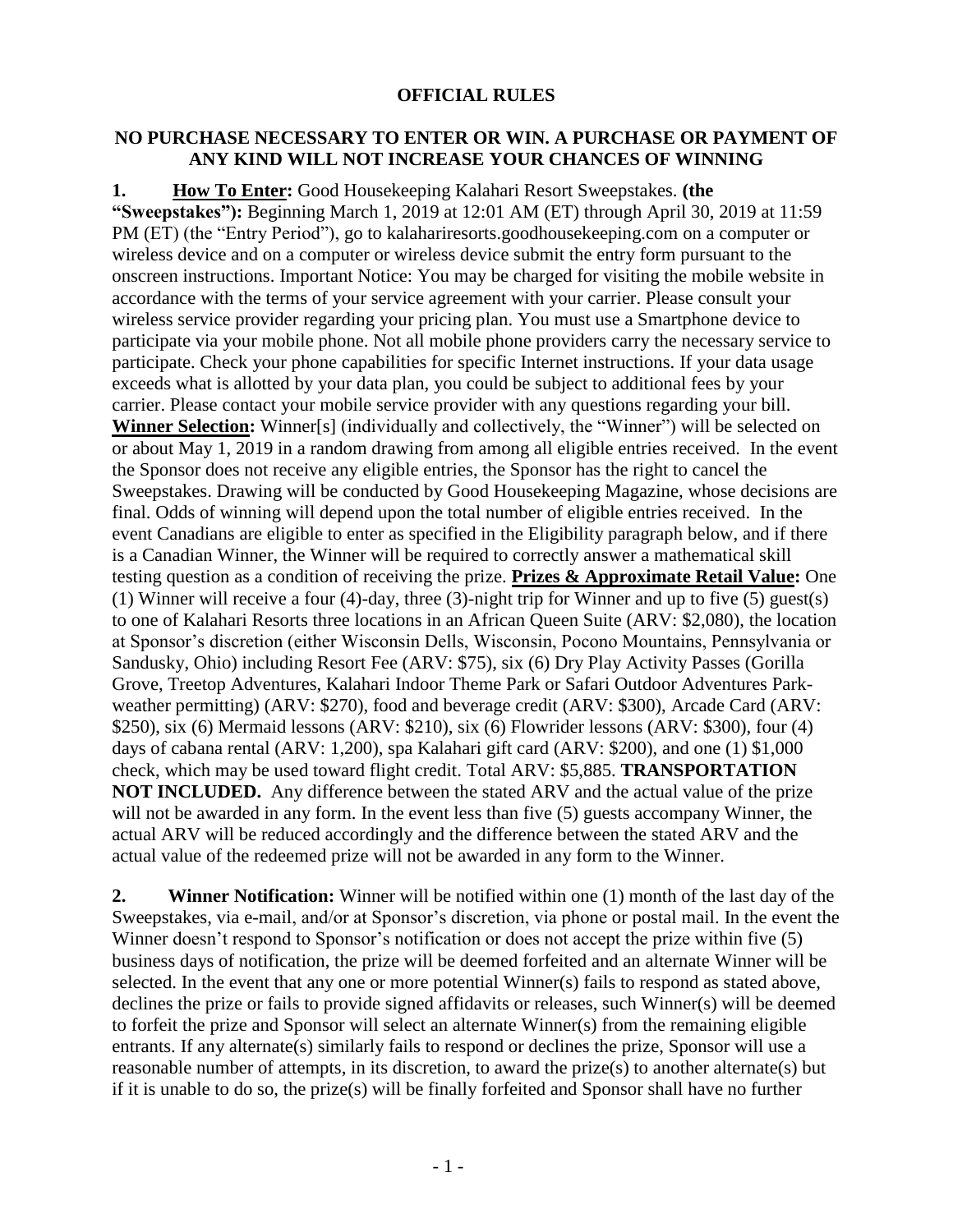liability in connection with this Sweepstakes. **List of Winner(s):** For the name(s) of the Winner(s), send a separate self-addressed, stamped envelope to Good Housekeeping Magazine & Good Housekeeping Kalahari Resort Sweepstakes Winners' List, Hearst Communications, Inc., 300 West 57th Street NY, NY 10019 within two (2) months from the Winner notification date as specified above.

**3. ENTRIES:** Limit one (1) entry per person for Sweepstakes. Multiple entries from the same person will be disqualified. Entries become the property of the Sponsor and will not be returned. Proof of submission does not constitute proof of receipt. If applicable, inaccurate, lost, late, misdirected or incomplete or entry forms that have been tampered with will be disqualified. Online entrants must have valid email address and it is entrant's responsibility to update Sponsor of any change in email address. If there is a dispute as to the identity of an online entrant, the prize will be awarded to the authorized account holder of the email address. The "authorized account holder" is defined as the natural person to whom the email address is assigned by an internet service provider, online service provider, carrier, or other organization (e.g., business, educational institution, etc.) that is responsible for assigning the email addresses for the domain associated with the submitted email address.

**4. ELIGIBILITY:** Open to legal residents of the 50 United States and the District of Columbia, who have reached the age of majority in their state or territory of residence at time of entry. Legal residents of Canada (excluding Quebec) who have reached the aforementioned age in their province of residence at time of entry are also eligible to enter. Void in Puerto Rico and where prohibited by law. Employees of Sponsor, its parents, affiliates and subsidiaries, participating advertising and promotion agencies, independent judging organizations, and prize suppliers (and members of their immediate family and/or those living in the same of household of each such employee) are not eligible.

**5. CONDITIONS OF PARTICIPATION:** Expenses not specifically included in prize description and all taxes are the sole responsibility of the Winner. Each prize is awarded "as is" with no warranty or guarantee, either express or implied outside of manufacturer's limited warranty. No transfer, assignment or substitution of a prize permitted, except Sponsor reserves the right to substitute prize for an item of equal or greater value in the event an advertised prize is unavailable. The Winner is required to comply with any and all applicable federal, state, provincial, if Canadians are eligible to enter, and local laws, rules and regulations. All federal, state and local taxes, and any other costs not specifically provided for in these Official Rules are solely the Winner's responsibility. If the actual retail value of any Winner's prize is \$600 or more, the Winner must complete a W9 form and supply Sponsor with his/her social security number for tax purposes. An IRS Form 1099 will be issued in the name of the Winner (or, if a minor, in the name of the minor) for the actual value of the prizes received. Sponsor shall have no responsibility or obligation to the Winner or potential Winner who are unable or unavailable to accept or utilize prizes as described herein. Entrants agree to be bound by the terms of these Official Rules and by the decisions of Sponsor, which are final and binding on all matters pertaining to this Sweepstakes. Winner (and parent or legal guardian if Winner is a minor) may be required to sign and return an Affidavit of Eligibility, a Liability Release and where legally permissible a Publicity Release within seven (7) days following the date of first attempted notification. Failure to comply with this deadline may result in forfeiture of the prize and selection of an alternate Winner. Return of any prize/prize notification as undeliverable may result in disqualification and selection of an alternate Winner. Winner hereby further agrees that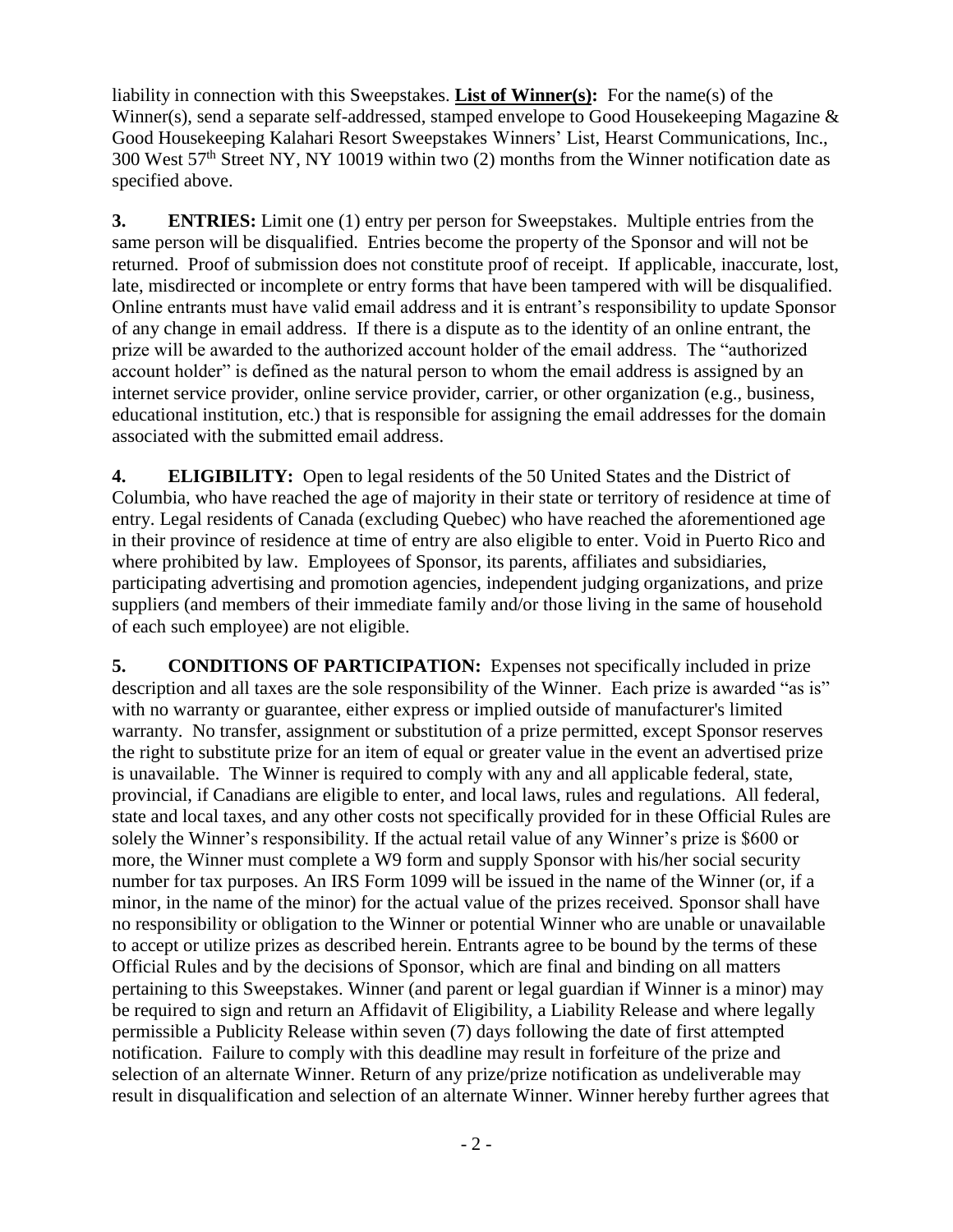it will sign any documents necessary to transfer copyright of his/her submitted entry, if applicable, to Sponsor within seven (7) days following the date of first attempted notification. By entering, Entrant grants permission for Sponsor, and any of its affiliates and subsidiaries, participating advertising and promotion agencies, and prize suppliers to use the entrant's submission (including an altered form of the entry), if any, for editorial, advertising and promotional purposes without additional compensation, unless prohibited by law. If images are being submitted to Sponsor as a requirement for entry, Entrants agree that they have all rights to use the images submitted and to allow Sponsor, any of its affiliates and subsidiaries, participating advertising and promotion agencies, and prize suppliers to reuse any of the images, without any liability, for editorial, advertising and promotional purposes. Additionally, acceptance of the prize by Winner constitutes permission for Sponsor and any affiliates and subsidiaries, participating advertising and promotion agencies, and prize suppliers to use Winner's name and/or likeness and biographical material for editorial, advertising and promotional purposes without additional compensation, unless prohibited by law. By accepting prize, Winner agrees to hold Sponsor, its advertising and promotion agencies and their respective parent companies, subsidiaries, affiliates, partners, representative agents, successors, assigns, officers, directors, and employees harmless for any injury or damage caused or claimed to be caused by participation in the Sweepstakes or acceptance or use of the prize. Sponsor is not responsible for any printing, typographical, mechanical or other error in the printing of the offer, administration of the Sweepstakes or in the announcement of the prize.

## 6. **REPRESENTATIONS AND WARRANTIES / INDEMNIFICATION:** By

participating in the Sweepstakes, entrant warrants and represents that his/her entry is original to the entrant, has not been previously published or won any award, and does not contain any material that would violate or infringe upon the rights of any third party, including copyrights (including, without limitation, copyrighted images or footage), trademarks or rights of privacy or publicity. Modification of an existing image does not count as original for purposes of this Sweepstakes. The entrant further warrants and represents that entrant has all appropriate clearances, permissions and releases for the entry, including releases from all persons appearing in the photograph, location releases for all recognizable locations, and releases from anyone who assisted in the creation of the photograph. The entrant must be able to provide on request all appropriate clearances, permissions and releases for the entry, including releases from all persons appearing in the photograph, location releases for all recognizable locations and releases from anyone who assisted in the creation of the photograph. The image must not contain any personally identifiable information of any person. Excepting those of Sponsor, the image must not contain or reference any names, products or services of any company or entity or any third party trademarks, logos, trade dress or promotion of any brand, product or service. If any person appearing in the image is under the age of majority in their state of residence, the written consent and signature of a parent or legal guardian is required. At Sponsor's request, and in its sole discretion, Entrants may be required to execute an assignment and release transferring all rights and ownership of their image to Sponsor, the form of such assignment to be determined by Sponsor. In the event an entrant cannot provide all required releases, Sponsor reserves the right, in Sponsor's sole discretion, to disqualify the applicable entry or seek to secure the releases and clearances for Sponsor's benefit. The photograph may not feature nudity or obscene language or material that is libelous or defamatory. Each entrant hereby agrees to indemnify and hold the Sweepstakes entities harmless from and against any and all third party claims, actions or proceedings of any kind and from any and all damages, liabilities, costs and expenses relating to or arising out of any breach or alleged breach of any of the warranties, representations or